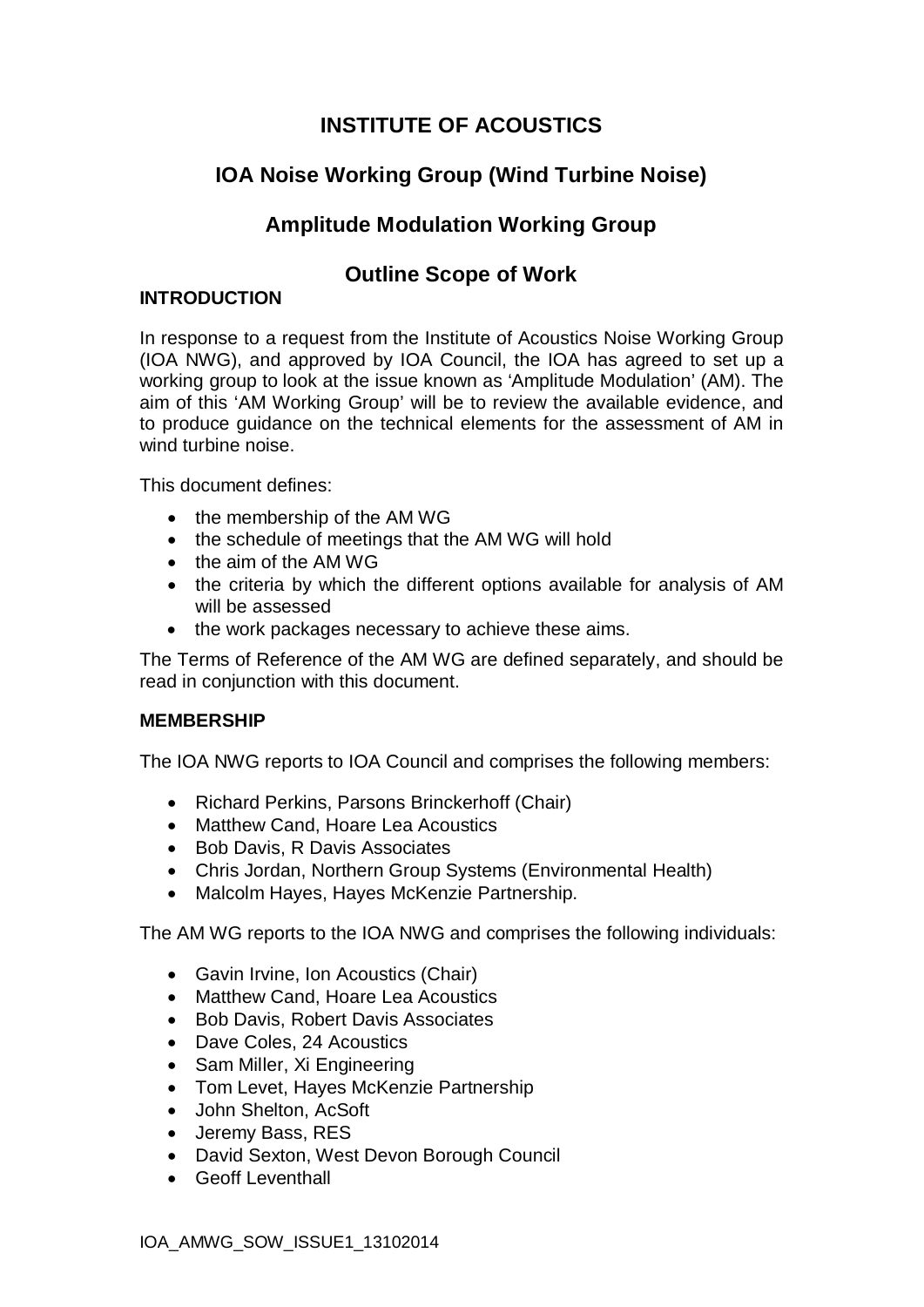The membership of the AM Working Group (AM WG) is drawn from the membership of the IOA and CIEH and seeks to include different representatives of the consultancy, academic, development and local authority sectors.

It is anticipated that the IOA NWG will provide oversight to the AM WG and participate in meetings and discussions at their discretion.

## **SCHEDULE OF MEETINGS**

It is planned that the AM WG will hold face-to-face meetings of all members on the following dates:

- Wed 10 Sep Kick-off meeting
- $\bullet$  Wed 8 Oct 2014 Update #1
- $\bullet$  Wed 12 Nov 2014 Update #2
- $\bullet$  Wed 3 Dec 2014. Update #3

Between meetings, conference calls between AM WG members will be held at fortnightly intervals.

The timescale for the work of the group is set out in the Terms of Reference.

### **GOALS**

The overarching aim of the group is to develop the technical elements of an assessment method for amplitude modulated noise from wind turbines and wind farms. This will be:

- based on best available science:
- based on the most up-to-date psycho-acoustic and technical information on modulation available;
- provided in the format to allow straightforward inclusion in 'standard' forms of planning conditions for wind turbines [subject to thresholds or penalties set by others];
- accompanied by software where necessary to allow the condition to be implemented by all parties.

To achieve this, the assessment method will need to contain a means of characterising a sample of amplitude modulated wind turbine noise data, with an agreed format and length, by means of a single metric uniquely defining the level of AM within it.

The results of the work of the AM WG will be communicated to the acoustics community via a Supplementary Guidance Note (SGN) or other document, thus providing additional information to that provided in the original IOA Good Practice Guide to 'The Assessment and Rating of Noise from Wind Farms' – ETSU-R-97.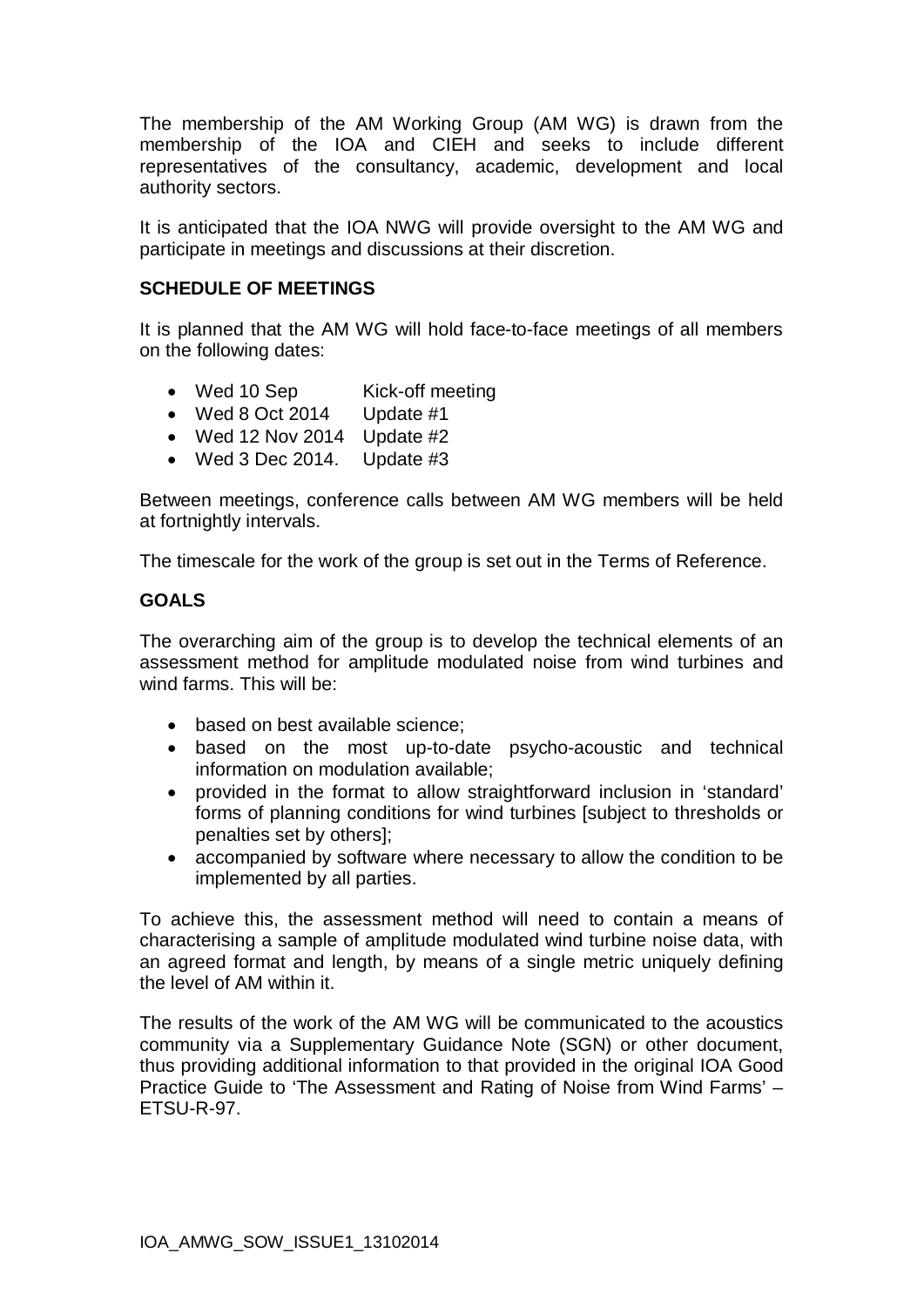## **WORK PLANS**

To achieve the goals of the WG, it is anticipated that there will be a number of work packages.

### **WP1 AM Definition & Target Audience**

To provide clarity surrounding the issue of wind turbine AM, current definitions of AM will be reviewed and/or combined.

The WP will also consider the respective needs for the target audience, and ensure the final guidance document is appropriate where possible.

#### **WP2 Data Collation**

The aim of this WP is to compile as much measured AM data as possible from as wide a range of wind turbine sites, in terms of terrain and meteorological complexity, and turbine types, hub height, as possible. Such data will be essential for identifying and testing the preferred AM metric.

#### **WP3 Literature Review**

A literature review will be performed of all known literature relevant to the assessment and rating of wind turbine AM. The aim of the task is to compile a list of the different 'rating' methods currently available for AM, this to include the following:

- $\bullet$  the 'Den Brook' method see Condition 20 in the planning conditions and the scheme proposed by RES to satisfy a planning requirement to implement the above condition
- Work by MAS Environmental
- the RenewableUK method, published in Dec 2013 and recent modifications to the RenewableUK method which would correct some of the shortcomings – see Tom Levet (metric) & Jeremy Bass (penalty scheme)
- the method published by Tachibana et al of Japan
- The German Impulsiveness Rating
- Australian research by Evans and Cooper, Acoustics 2013
- Lee et al,  $2009 + 2012$
- $\bullet$  McCabe, WTN11, 2011
- McLaughlin, WTN11, 2011
- Gunnar Lundmark, WTN11, 2011
- Larsson & Öhlund, Internoise 2011 and WTN2013
- Gabriel, WTN2013
- Carlo di Napoli, WTN2009 & WTN2011.
- Any national standards such as those of South Australia and New Zealand
- Other AM information (non-wind turbine) eg psycho-acoustic effects, Zwicker Fastl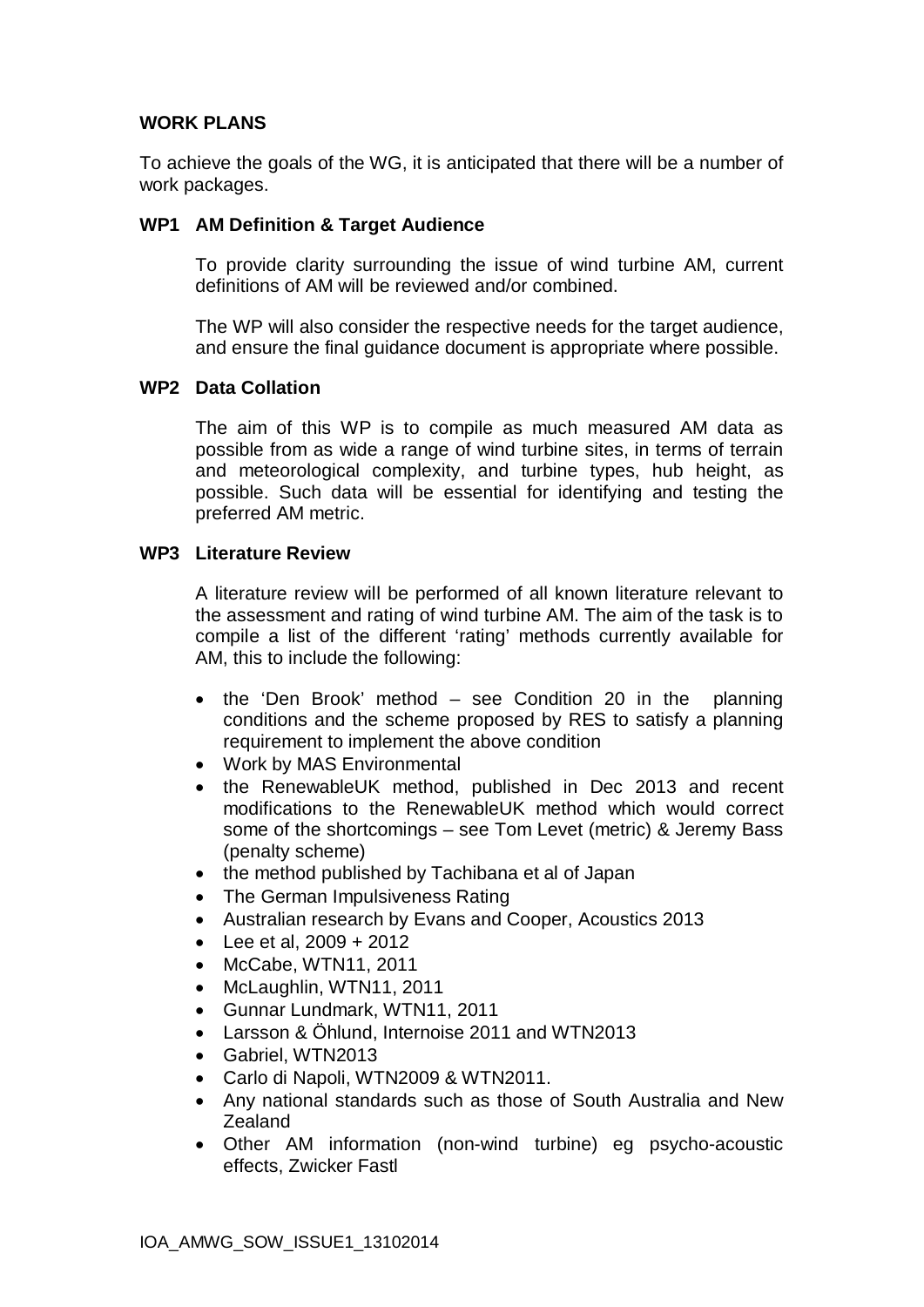## **WP4 Critical Comparison of Available Methods**

The intention is that the outcome of WP3 is an evidence basis on which to determine the preferred AM metric. This will comprise three elements:

- A review of the evidence of WP3 identifying common, desirable elements of the different methods available. This could include: o methods based in the time domain
	- o methods based in the frequency domain or
	- o a combination of the two.
- The review would also consider other hybrid methods to be developed from the above if appropriate
- The most promising method(s) will be implemented in software to allow a direct comparison of them based on the assessment of real-world data samples from WP2.

#### **The content of subsequent work packages will be dependent on the outcome of WP3 and WP4**

These could include the following potential work packages:

#### **WP5 Data Requirements**

To ensure a common, or at least a minimum level of fidelity, the minimum requirements for data loggers will be defined.

Parameters to be considered for data loggers could include:

- Instrument and windshield specifications
- the measurement index,  $L_{eq}$ ,  $L_p$ ,  $L_F$  etc
- short-term logging in 100 millisecond or 125 millisecond periods
- the maximum noise floor permitted,
- $\bullet$  frequency weighting network, e.g. A, C or none
- $\bullet$  1/3<sup>rd</sup> octave band or octave band logging.
- Audio recording ability

For audio-recordings the following parameters could be considered

- minimum length, in seconds/minutes
- sample rate, in Hertz
- $\bullet$  bit rate
- stereo or mono
- file format, e.g. WAV or MPG.

#### **WP6 Data Reduction Definition**

Given a suitable metric, the aim of this WP is to characterise an AM sample in terms of the following:

 $\bullet$  the major time interval for analysis, e.g. 10 min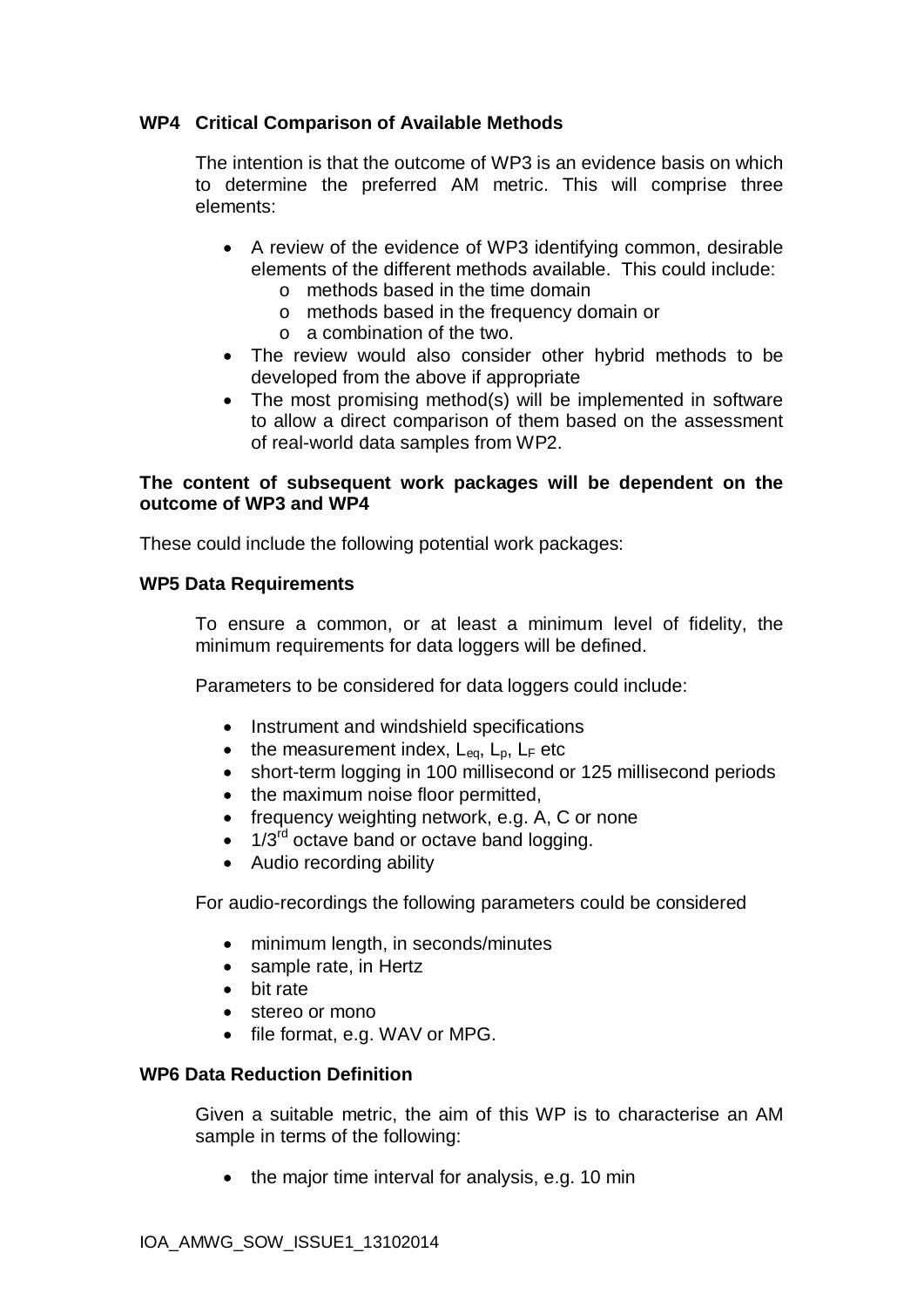- $\bullet$  the minor time interval for analysis,
- averaging or statistical analysis of AM samples.

#### **WP7 Develop Software**

So that all parties involved in the assessment of wind turbine AM noise can do so with equal facility, a software package will be developed for implementing the preferred AM methodology.

This could be provided as a stand-alone executable program running on PCs with the Windows operating system, but other options will be considered.

#### **WP8 Batch Processing**

It would be desirable that any AM methodology can be implemented in software which allows the 'bulk' processing of suitable data. This is because AM is typically only present in certain specific meteorological conditions, so that it may be necessary to screen large amounts of data to identify those periods which contain AM.

Ideally the software should discriminate wind turbine AM from other modulated noise sources, although it may be necessary for samples to be checked by listening where there is some doubt about their validity. The extent to which the software should do this must be defined. Where the software can only provide limited reliability, such that additional checks are required, then the process for checking and verifying data must be determined.

#### **WP9 Psycho-Acoustic Significance**

To be able to create a meaningful planning control for wind turbine AM noise, two elements are necessary: a metric, i.e. a number, which represents the level of AM present within a sample of wind turbine noise, and a scheme for providing a context for interpreting that number which encapsulates the typical psycho-acoustic response to AM.

This context might take a number of different forms, for example a stand-alone scheme, a penalty scheme or a hybrid of the two. For example, it might be:

- a stand-alone condition, which applies irrespective of overall wind turbine noise levels
- integrated into the overall compliance process for wind turbine noise via a penalty added to wind turbine noise levels
- a hybrid of the two. For example, a penalty scheme for low to moderate levels of AM and an automatic fail, irrespective of overall noise levels, for higher levels of AM.